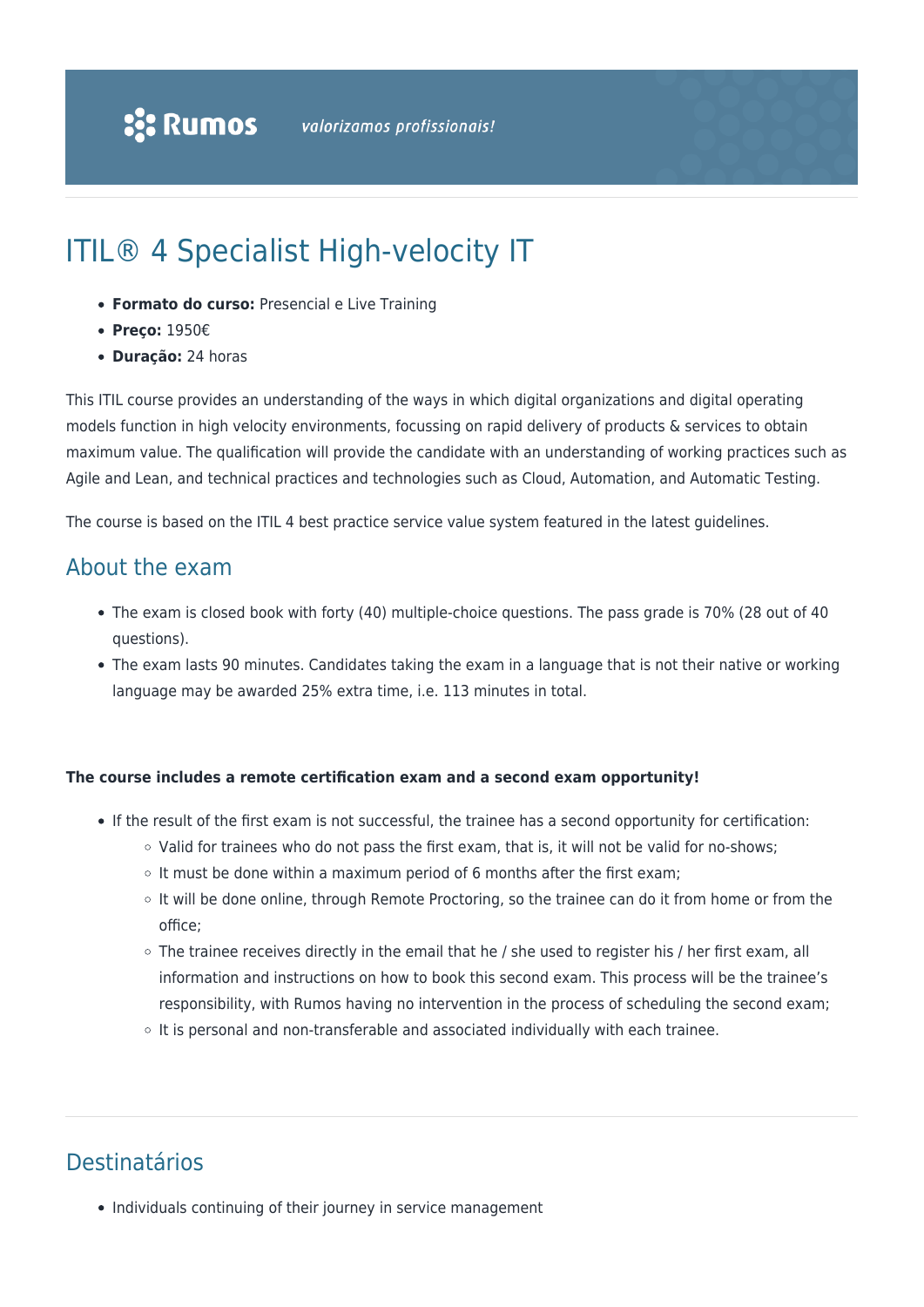- ITSM managers and aspiring ITSM managers
- IT managers and practitioners involved in digital services or working in digital transformation projects, working within or towards high velocity environments

# Pré-requisitos

Candidates must hold the ITIL 4 foundation certificate

### Programa

- **Understand concepts regarding the high-velocity nature of the digital enterprise, including the demand it places on IT**
	- Understand the following terms:
		- Digital organization
		- High velocity IT
		- **Digital transformation**
		- **IT transformation**
		- Digital products
		- Digital technology
	- Understand when the transformation to high velocity IT is desirable and feasible
	- $\circ$  The five objectives associated with digital products to achieve:
		- 1. Valuable investments strategically innovative and effective application of IT
		- 2. Fast development quick realization and delivery of IT services and IT-related products
		- 3. Resilient operations highly resilient IT services and IT-related products
		- 4. Co-created value effective interaction between service provider and consumer
		- 5. Assured conformance to governance, risk and compliance (GRC) requirements
- **Understand the digital product lifecycle in terms of the ITIL 'operating model'**
	- Understand how high velocity IT relates to:
		- The four dimensions of service management
		- The ITIL service value system
		- The service value chain
		- The digital product lifecycle

**Understand the importance of the ITIL Guiding Principles and other fundamental concepts for delivering high velocity IT**

- Understand the following concepts:
	- **Ethics**
	- **Safety culture**
	- Toyota Kata
	- **Lean / Agile / Resilient / Continuous**
	- **Service-dominant logic**
	- **Design thinking**
	- **Complexity thinking**